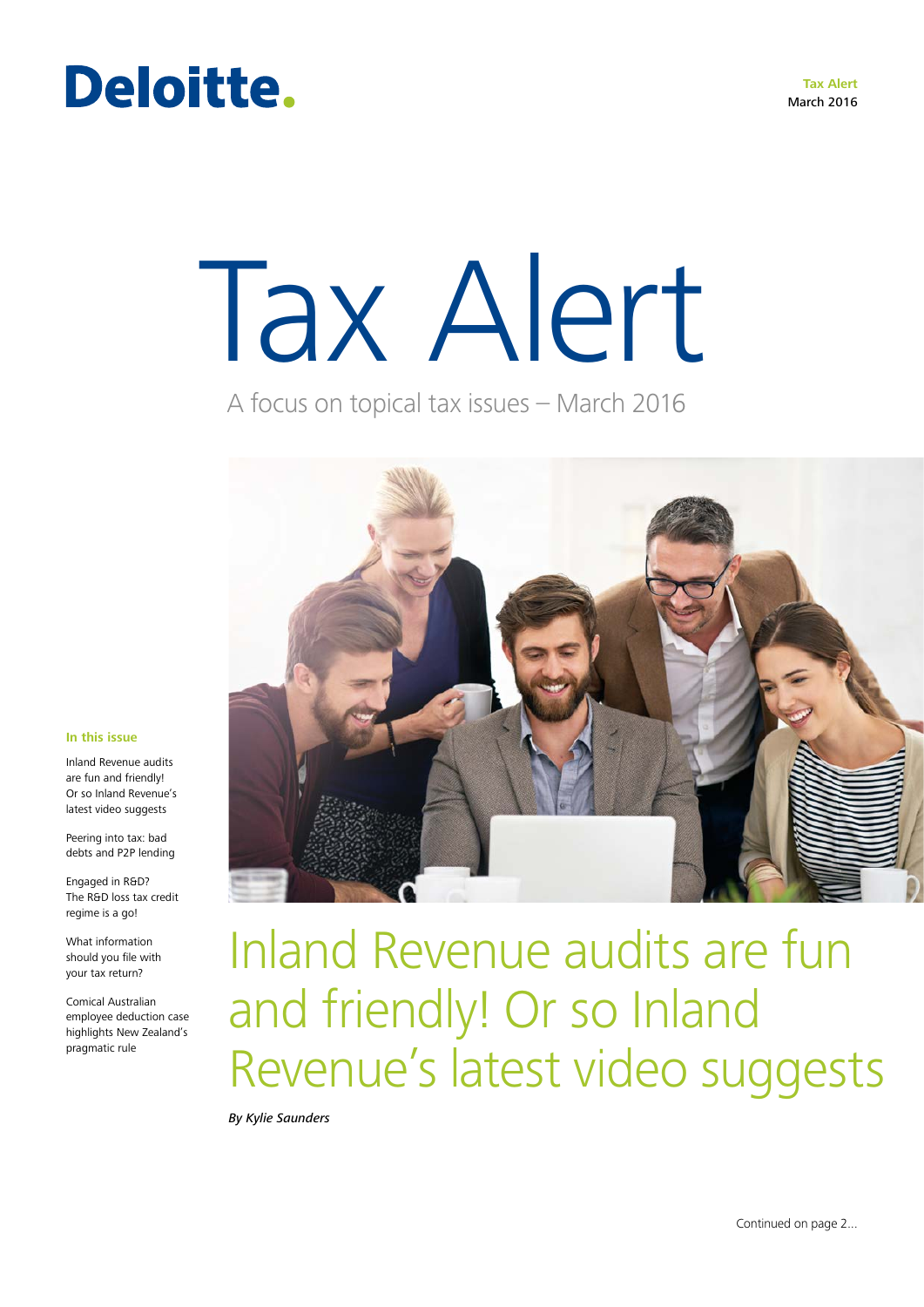

Kylie Saunders Manager, Tax & Private +64 (3) 3633783 ksaunders@deloitte.co.nz

**Inland Revenue ('IR') has just released an informative video explaining how IR audits operate for small and medium enterprises. If the high-vis vest worn by the video's key actor doesn't spark your attention, the British accent combined with the fun and friendly delivery definitely will.** 

The **[video](http://www.ird.govt.nz/help/demo/business-audits/audit-video-index.html)** entitled "All about Inland Revenue Audits" outlines what IR perceives a business needs to know about the risk review and audit process. It intends to allay fears and answer taxpayer concerns about how investigations occur in practice. It is part of IR's new suite of YouTube videos helping to make tax easier, which all feature (surprisingly) actual IR employees.

The video is clear and summarised and it recognises and respects how nervous people can be about receiving a risk review or audit letter from IR. In trying to put taxpayers at ease, it states "We've found that most businesses are doing the right thing", and that "the purpose of an audit is to ensure you pay the right amount of tax". Sounds fine so far, right?

What the video does not explain is that investigators have certain audit performance targets to achieve and that there is an objective of obtaining a tax adjustment against the taxpayer in almost all investigations. The rate of return required on an investigation is over \$600/hour to meet Treasury's expected return on the Government's

investment in IR audit resources. It is important to note in this respect that, in the year ended 30 June 2015, IR's audit division achieved 100% of its performance targets for the year.

Having moved to Deloitte after eight years as an IR investigator only six months ago, I can tell you that the commercial and professional side of life is very different from being part of IR as the investigator. There is a considerable difference in terms of how investigations are viewed and experienced from the taxpayer/client perspective. What the video portrays is a very positive and helpful audit experience. It even goes so far as to suggest that a refund might be assessed if a business has paid too much tax.

When a business receives a risk review or audit letter, this can create a lot of stress, even in businesses whose tax affairs are well managed. The best way to get through an audit is to know what to expect and how to go about making the experience easier for you and your business.

If you receive a risk review or audit letter, I definitely recommend watching the video to at least give you an understanding of the audit procedure, and maybe something to laugh about.

I do however offer the following reality checks, so you can go into the process with eyes wide open:

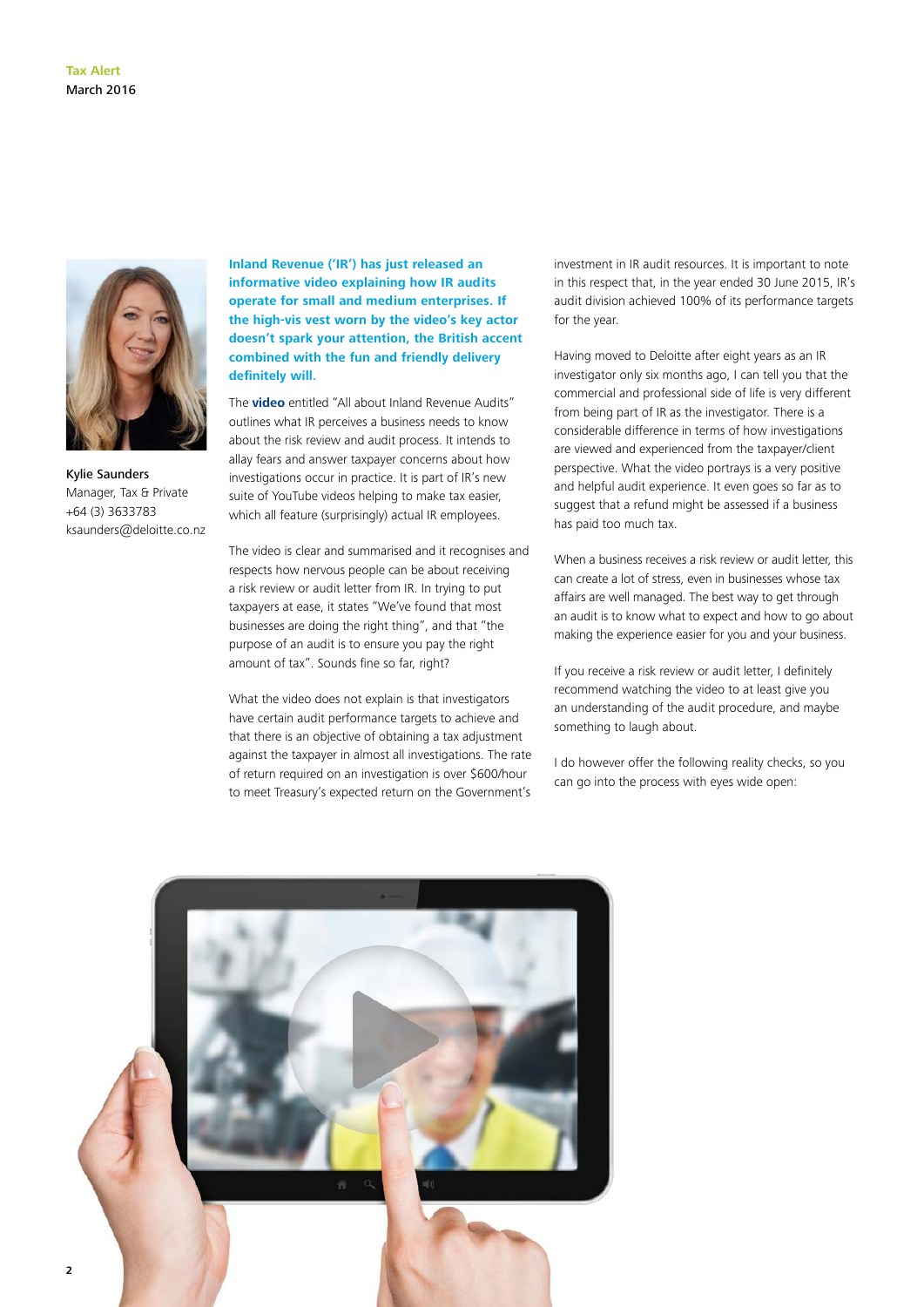- The video mentions the interview that will be conducted and depicts a nice casual meeting with the investigator. I have been part of meetings that were just like this, but certainly not all meetings will be like this. Also be aware that for the last couple of years all investigators have each been undergoing at least three days' worth of police investigative interviewing training, which can include recording of interviews. In light of this fact, it's likely that you'll feel far more comfortable having an experienced tax advisor attend the meeting with you. Two sets of eyes and ears in these situations are always better than one.
- One of the most frustrating questions arising for businesses undergoing an audit is "How long will the audit take?" The video states that every audit is different and that when the investigation starts, the investigator will provide an estimate of the time the audit will take. This is a fairly vague statement, but the reality is that the timeline will align with the investigator's timeliness performance targets; they will generally be unable to notify any timeline exceeding 12 months in the initial audit letter. This is despite knowing that they will likely be in the lives of some businesses for years. Whilst Deloitte have had great success in reducing the length of audits, sometimes it is just easier to understand and accept they could be around for a long time. The potential for disruption of your business, if an audit is not carefully and strategically managed with expert assistance, should not be underestimated.

I also warn, to not think for a second, that when delay in an audit is caused by the investigator, that they will not bring out the thumb screws when they want a time bar waiver signed to hold open their ability to reassess a tax return that is over four years old. Again, decisions around whether to sign a time bar waiver should be fully informed; that harmless looking form can have significant consequences.

One of the most frustrating questions arising for businesses undergoing an audit is "How long will the audit take?"



My favourite statement in the entire video is that "We do everything we can to minimise the demands on your time". In dealing with some of the risk review and audit request lists received for clients, I have found incidences where different investigators on the same audit will have their own separate request lists and timeframes, with the extremely frustrating result of having to repeat the same information over and over to different people. Often these requests come with response dates set for the first week of January, or anytime in March: neither of which is helpful for businesses and their tax advisors.

If you are faced with these issues, please don't be afraid to discuss with investigators straight away any unreasonable timeframes or delivery targets, and if dealing with the investigator does not work out, try their team leader and manager. Their phone numbers are in the initial audit letter for good reason, and due to workloads and their management focus they do generally get more pragmatic the further they sit up the chain.

We suggest the following important actions in order to seek to reduce the length, breadth and potentially the cost of any audit: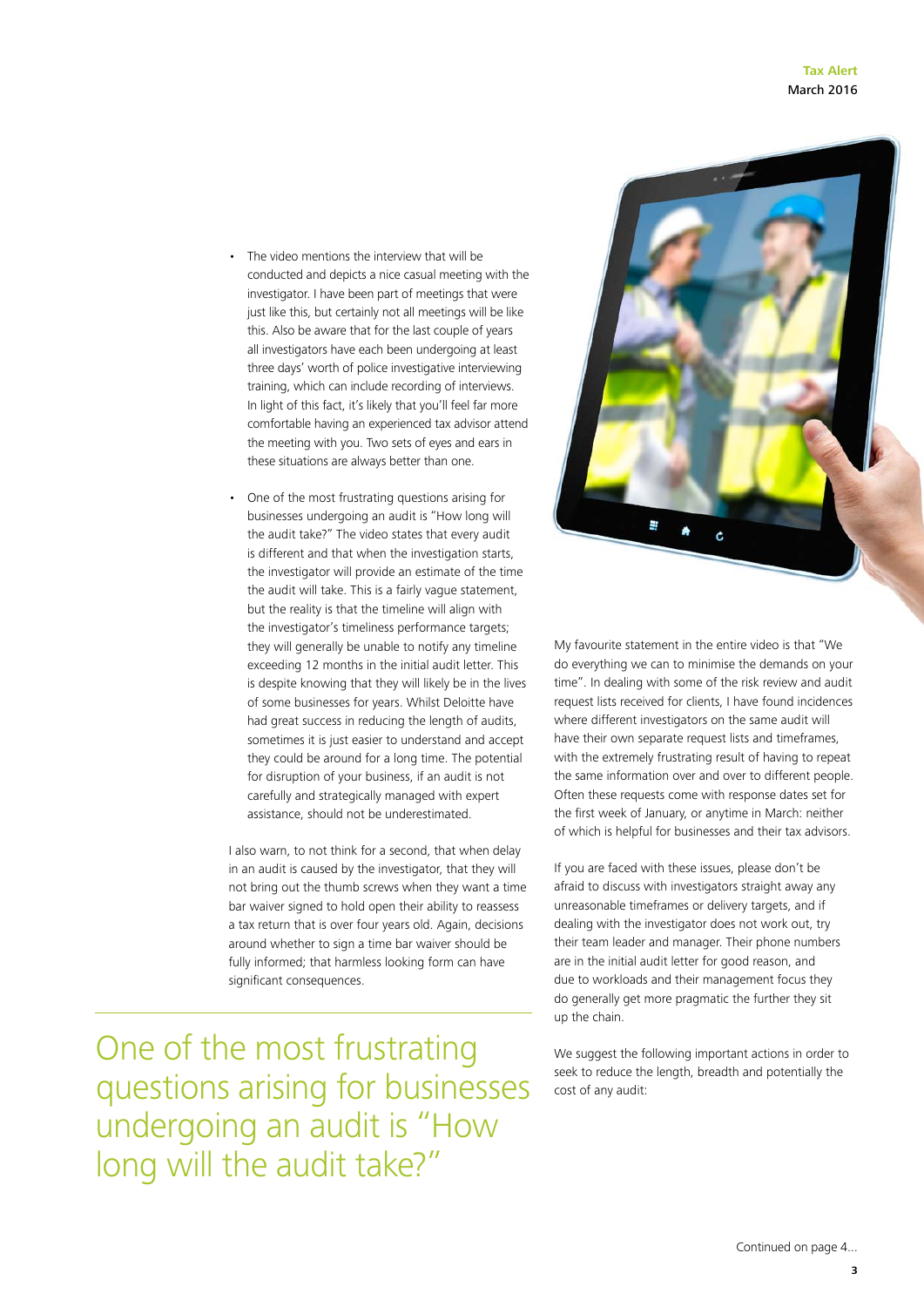- Involve your Deloitte tax advisor early on in any audit interaction. Sometimes just a sense check over what the investigator is asking for, and the timeframes involved, can be modified to save time, reduce stress in busy periods and reduce energy spent in compiling answers. There are also definite "do's" and "don'ts" to be aware of when investigators are on your premises in terms of managing access to staff and records.
- Have Deloitte review all responses before providing to IR. If an error has occurred, we can voluntarily disclose this to the investigator which can reduce penalties. This also signals to the investigator that you want your taxes to be correct.
- Evidence of internal tax reviews, such as tax governance reviews, fringe benefit tax and goods and services tax reviews can be another signal to an investigator of an intention to comply with all taxes. Whilst the full output report of the review would generally not be provided to an investigator, sometimes a redacted version can assist in speeding up an audit.
- Just generally have a chat with us. There are often workarounds, allowances and remissions provided for in the tax system as well as published standard practice that IR staff should be complying with, which are not necessarily common knowledge that could save you money when it comes to finalising an audit. Sometimes IR can also deliver a technically incorrect assessment proposal – so tapping into the breadth of knowledge and depth of experience of the national Deloitte tax group could eliminate any assessment at all.

Despite my cynicism, overall this is an informative video which may allay some IR audit fears and eliminate some sleepless nights. However, our message is to watch the video with a grain of salt and not be lulled into a false sense of security. Audits can easily turn into long drawn-out, stressful affairs if not handled correctly from the outset. Best practice is to be forewarned and invest time in managing your tax affairs well in advance of any audit.

For more information about IR audits, please contact the author or your usual Deloitte tax advisor.

Overall this is an informative video which may allay some IR audit fears and eliminate some sleepless nights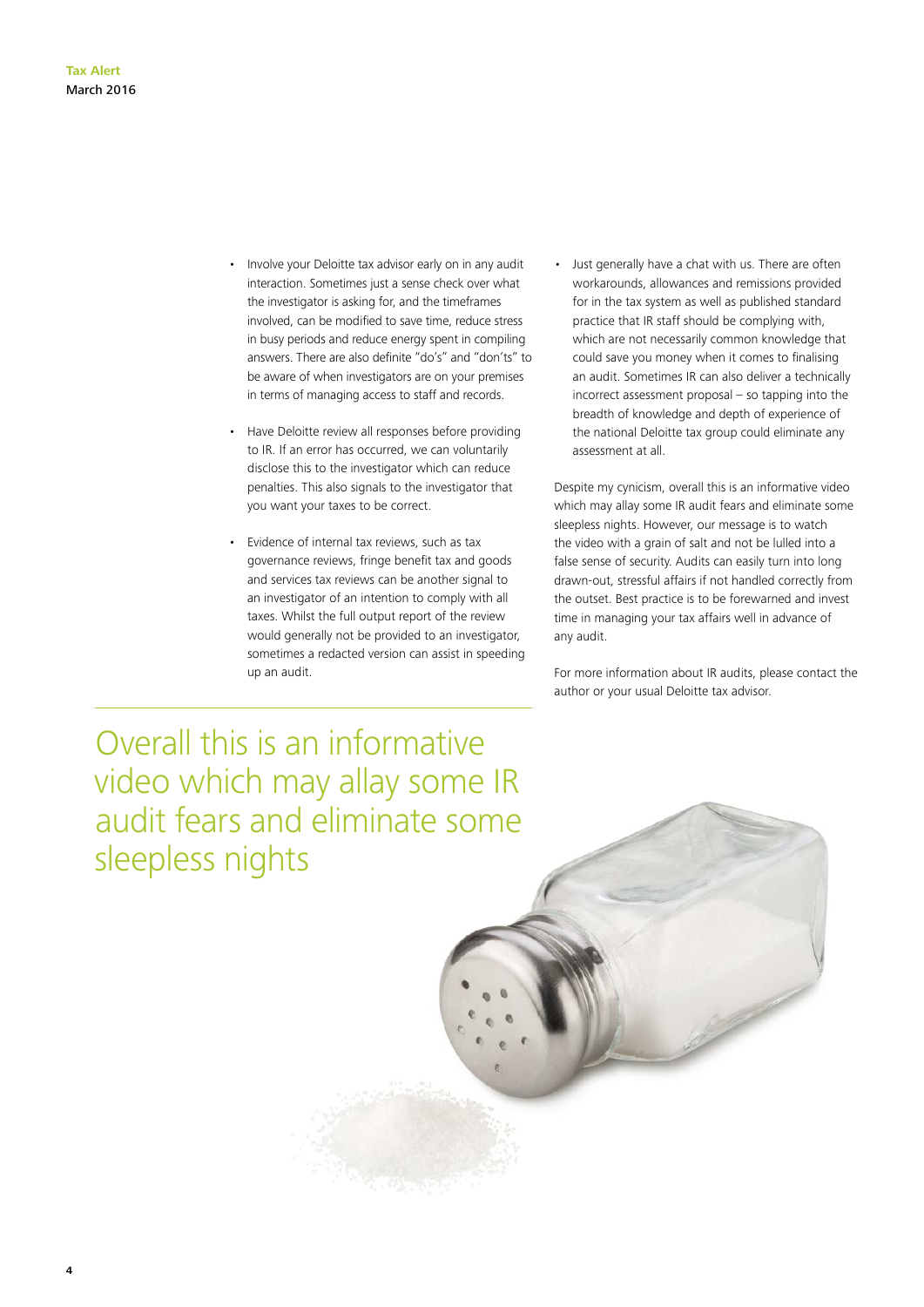



Troy Andrews Director, Tax & Private +64 (9) 3030729 tandrews@deloitte.co.nz

# Peering into tax: bad debts and P2P lending

#### *By Troy Andrews*

The Financial Markets Authority (FMA) has been world leading in establishing a regulatory framework for Peer to Peer lenders to operate in New Zealand. The FMA designed a specific regime for the disruptive new industry, rather than scratching their head with 'square peg round hole' syndrome, like other jurisdictions. On the other hand, the New Zealand Inland Revenue has not yet looked to modernise its policy settings to support the FMA, around the taxation of Peer to Peer loans in New Zealand.

The taxation of investors goes to the heart of the fractionalised peer to peer lending model that some providers offer, like Harmoney. To recap on this model, investors are encouraged to take small amounts of risk on a large number of borrowers by investing in small loan notes, lending directly through an online platform. The blended return (i.e. income and losses) on these notes provides an overall yield that is meant to outperform a bank deposit or another instrument

that is issued through an intermediary. The model is supposed to be win-win  $-$  as there is no intermediary, the borrower can borrow at lower rates and the investor should receive a better blended return as the saving of having no intermediary is shared. In an ideal world, there should be no tax bias for the investor. The overall "yield" should be subject to income tax, just like any other loan or bank deposit product would be. Unfortunately, New Zealand is not an ideal world.

The starting point of taxation in New Zealand is not to look at the overall yield from an investor's portfolio, but to break it up into income and losses and test whether the income or loss on a particular loan is taxable or deductible. For gains and income (interest), the answer is easy as it is always taxable. However, for losses it is not straight forward. A loss for borrower default is only allowed where a bad debt deduction can be claimed. In order to claim a bad debt deduction for the principal on a loan, the investor needs to establish that they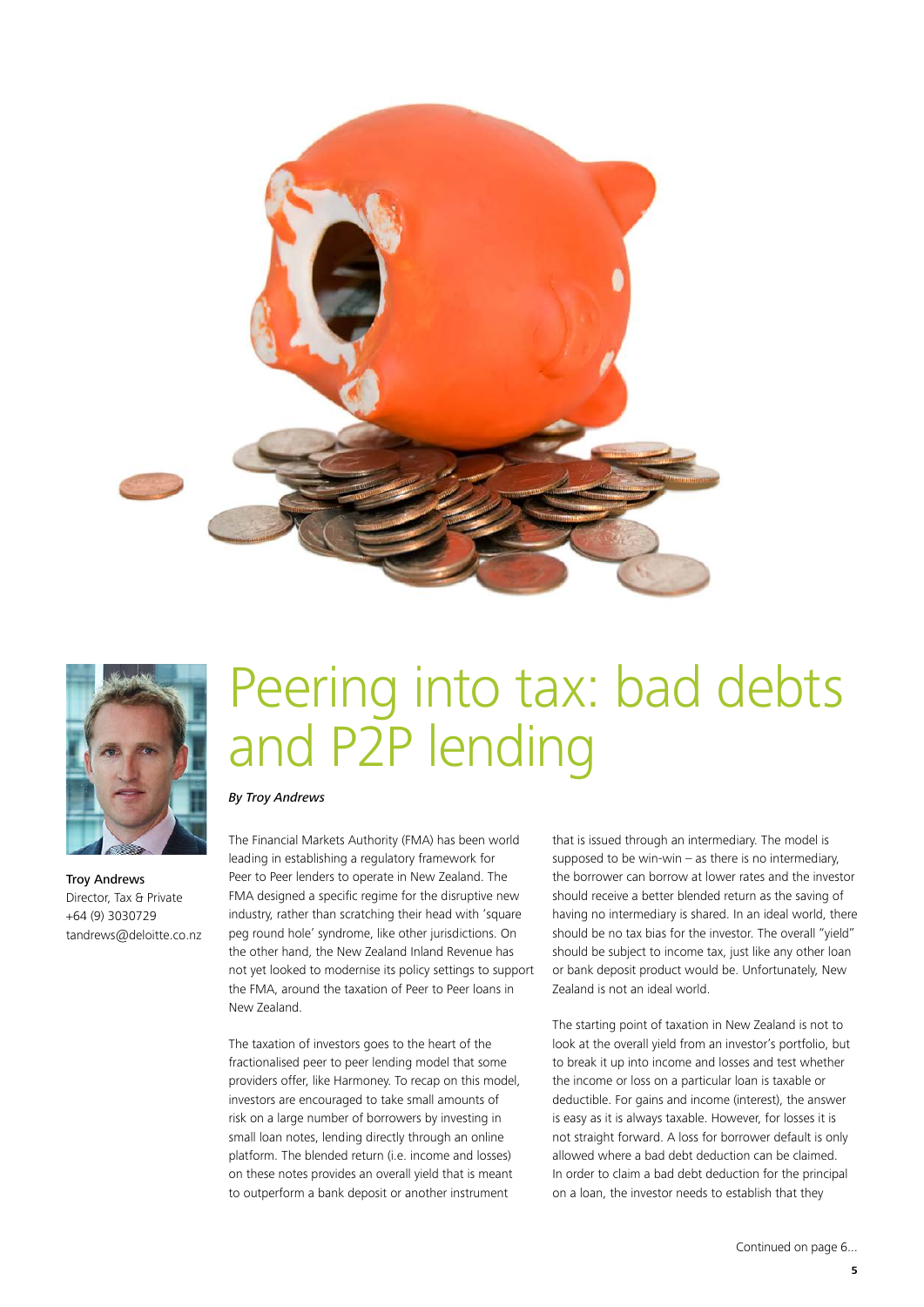are in the business of holding or dealing in financial arrangements (loans) (among other criteria). This is not a new test as the rule has been around for a long time. The rule applied to prevent relief for a lot of investors in failed finance companies last decade. Inland Revenue also published some uncompromising guidance on how these rules applied at that time. Investors in other asset classes, like equities, have also had to be conscious of a similar test as to whether their activities might give rise to a "business" (and question whether shares are held on revenue account and are taxable).

### Peer to peer lending is a disruptive business model

There is case law and guidance that helps determine whether a taxpayer's activities will constitute being in business, but it is not a simple exercise. There is limited case law that applies the test in the context of bad debts (see Z 21 TRA No. 22/2008 and H27 (1986) 8 NZTC 264). In both cases the court held that the test was satisfied. In Z 21, the court set out a number of factors that are relevant to apply, being:

- The nature of the activity
- Period of activity
- Scale of operations
- Volume of transactions
- Pattern of activity
- Commitment of money
- Commitment of time and effort
- Financial results.

In Z21, there were only three loan transactions but this was held to be for a material amount of loan capital. There was little in the way of 'business infrastructure' but there was a lot of due diligence and care that was put into each loan (and recovery/collections). The court found that this was 'only just' enough to satisfy the bad debt test and allowed a bad debt deduction.

Peer to peer lending is a disruptive business model. This means that the traditional factors that might be relevant (e.g. in testing whether you have sufficient activity to constitute a business) may not be appropriate. In that context, applying these factors to peer to peer lending investors is difficult and brings uncertainty. If the peer to peer platform takes care of all of these functions, can an investor ever be confident that they meet the test of being in business (unless they also have other lending activities)? One view might be that the platform is undertaking some activities "on behalf" of the investors. Another view might be that you still need to consider each investor's own actions and the amount of activity they have on the platform (and otherwise). In any case taking a tax position is not clear and will depend on each investor's own analysis of whether they are "in business" or not. Investors may also be wary of taking a tax position where a similar amount of activity is undertaken in relation to their equity investments and whether this constitutes a business (where your broker / share registry and share market undertake a lot of the business functions) – bearing in mind that the focus of the test may be different.

If the above tests do not give rise to a bad debt deduction, the outcome is out of kilter with the fractionalised peer to peer model, which relies on a blended return. In a bank scenario where an investor has money on deposit with a bank, the 'risk managing fractionalisation' (i.e. spreading risk) is undertaken by the bank. The bank is the taxpayer that needs to satisfy the bad debt threshold, rather than the investor into the bank (they would only need to satisfy this where the bank was in default). An easy example that demonstrates this tax bias is a scenario where Investor A holds 500 loan notes at \$10 each (and let's say they have a 15% interest rate). Ten of the loan notes go bad and are written off with nothing collected. The remaining 490 loan notes return interest income of \$735. The blended return (taking into account the loss of \$100) is \$635 (or 12.7% on the original \$5,000 invested). From a tax perspective, the interest income of \$735 is taxable (at say, 33% being the top marginal tax rate) whereas the loss of \$100 may not be available if the bad debt deduction criteria is not met. In that case, the effective tax rate could be 38%. This is a sign that the policy settings need to be tested.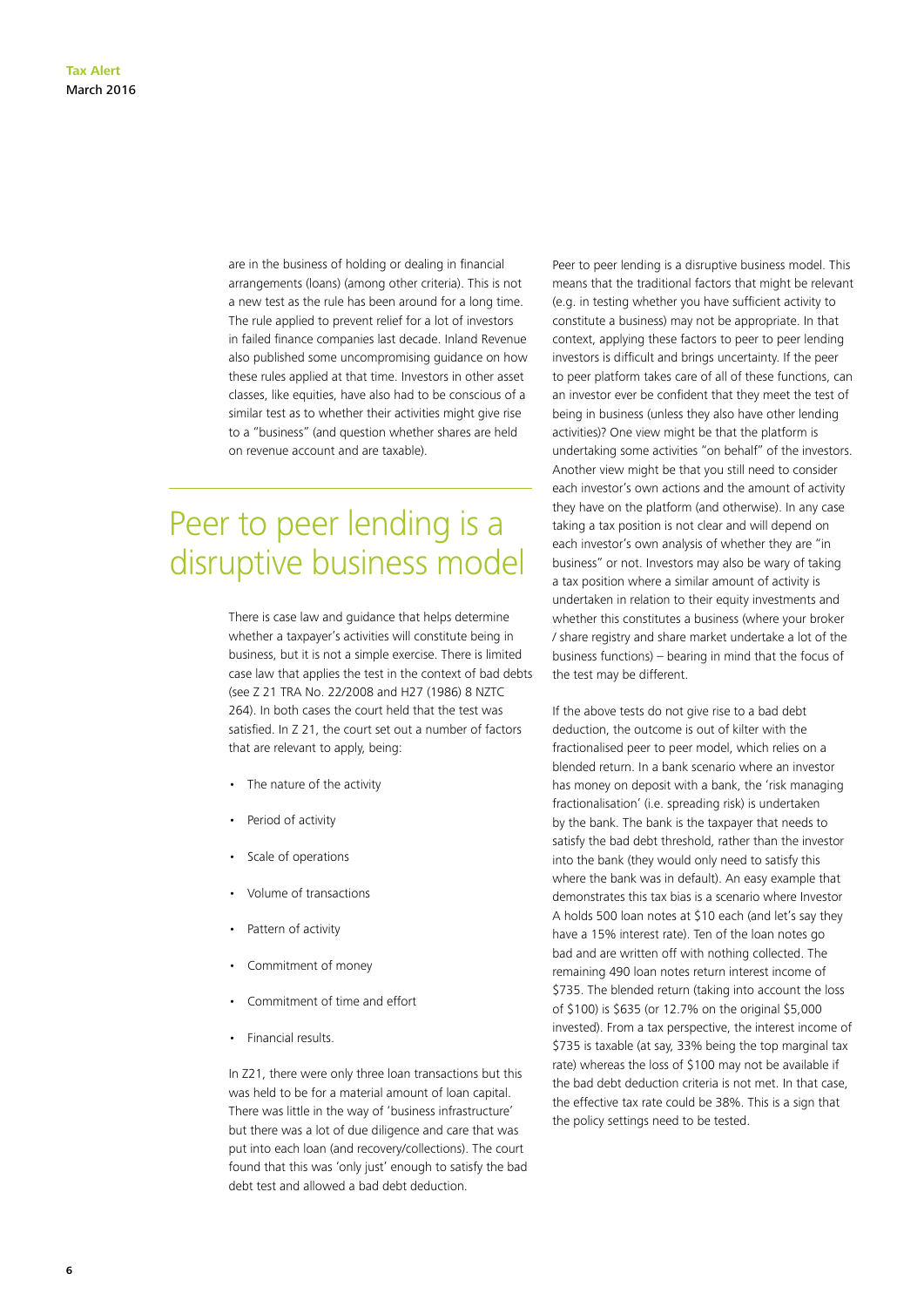

Inland Revenue generally encourages taxpayers to approach them and utilise the rulings system to get certainty. However, a private binding ruling is an expensive exercise for investors (where both Inland Revenue and advisors would charge a fee). A product ruling is often used where the impact is across a number of taxpayers. However, this doesn't work where each taxpayer will have slightly different facts and wouldn't be appropriate in the context of measuring whether an investor is in business or not. The other ruling types (like public rulings) and informal publications from Inland Revenue can be useful to understand how they will approach a situation. However, these are at the discretion of Inland Revenue. This means that the issue is in competition with a huge amount of other issues. With a number of resource intensive programmes currently underway at Inland Revenue, most requests are "added to the list".

There are other peer to peer lending business models that are evolving. In each case, the above tests need to be considered. This highlights that Inland Revenue need to modernise their framework for peer to peer lending – of all types – so that there is no tax bias for different models. This will ensure that the FMA's good work in putting New Zealand at the forefront of this booming global industry is not undone, but instead supported by a sensible and modern tax policy that investors can rely on with certainty.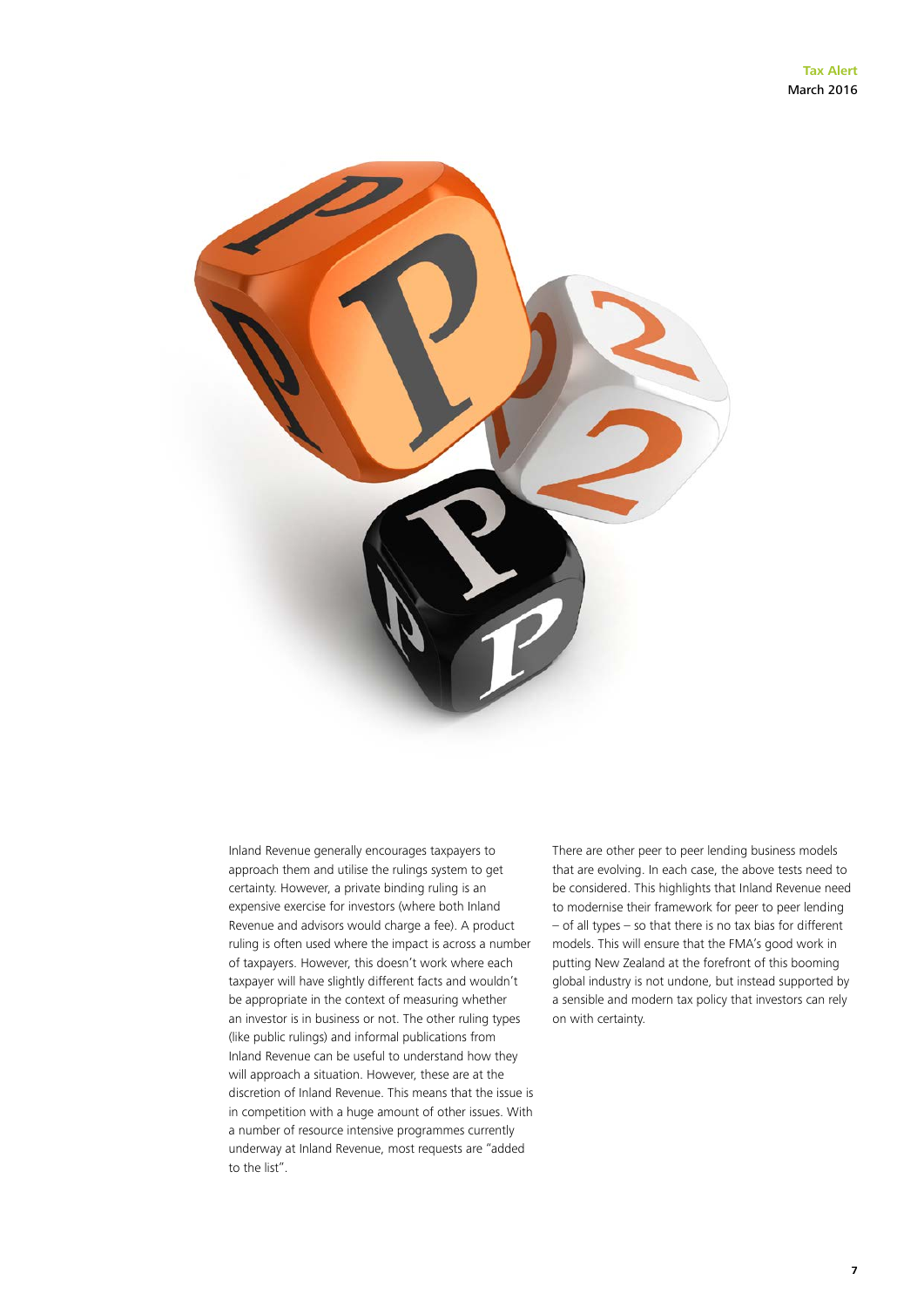**Tax Alert** March 2016





Aaron Thorn Partner, Tax & Private +64 (3) 3633813 athorn@deloitte.co.nz

### Engaged in R&D? The R&D loss tax credit regime is a go

*By Aaron Thorn*

**On 24 February 2016, the Taxation (Annual Rates for 2015–16, Research and Development, and Remedial Matters) Bill ("the R&D Bill") finally received royal assent. The R&D Bill was originally introduced into Parliament over a year ago.**

As the title suggests, a major feature of this bill are the new rules providing a tax credit for research and development (R&D) tax losses. Start-up companies engaged in R&D face high upfront costs and as a result are likely to have losses in the early years. Recognising that lack of cash flow is a real problem, New Zealand resident start-up companies engaged in intensive R&D will be able to "cash-out" losses by claiming 28% as a refundable tax credit starting from the 2015–16 income year. The amount a company can claim as a tax credit will be the lesser of the company's:

- net tax loss for the year x 28%, or
- total R&D expenditure for the tax year x 28%, or
- total R&D labour expenditure for the year x 1.5 x 28%

The amount of credit is capped. For the 2016 income year the amount is \$140,000 (representing an R&D spend of \$500,000). This will rise progressively to \$560,000 by the year 2020–2021 (representing an R&D spend of \$2,000,000). Cashed out R&D losses are forfeited meaning that the benefit of the losses is available immediately rather than only becoming usable once the start-ups achieve trading profits.

The R&D loss tax credits are repayable (as a clawback) in certain circumstances to the extent that the company has yet to pay tax in excess of the R&D credits received. Clawback events include where less than 10% of the shareholders remain from when the credit was received, the company disposes of or transfers the intangible property down the track, or the company is put into liquidation. Losses are reinstated in such instances.

To qualify for the regime, companies must meet corporate eligibility and "wage intensity" criteria, have a net loss for the corresponding tax year and incur R&D expenditure. Further, the intellectual property and know-how that results from the R&D must vest in the company, solely or jointly.

#### **The practicalities**

Now that the rules are a reality and in force, eligible companies should be turning their attention to the practicalities. This includes ensuring there is appropriate project documentation, keeping suitable records to demonstrate they have carried out eligible R&D activities and have eligible expenditure in relation to those activities. It would be advisable for companies to set processes up correctly at the start of the income year to ensure this. Although given the rules have only just come into force now and the 2016 income year is almost complete, it may be a more difficult exercise to pull this information together for this first year.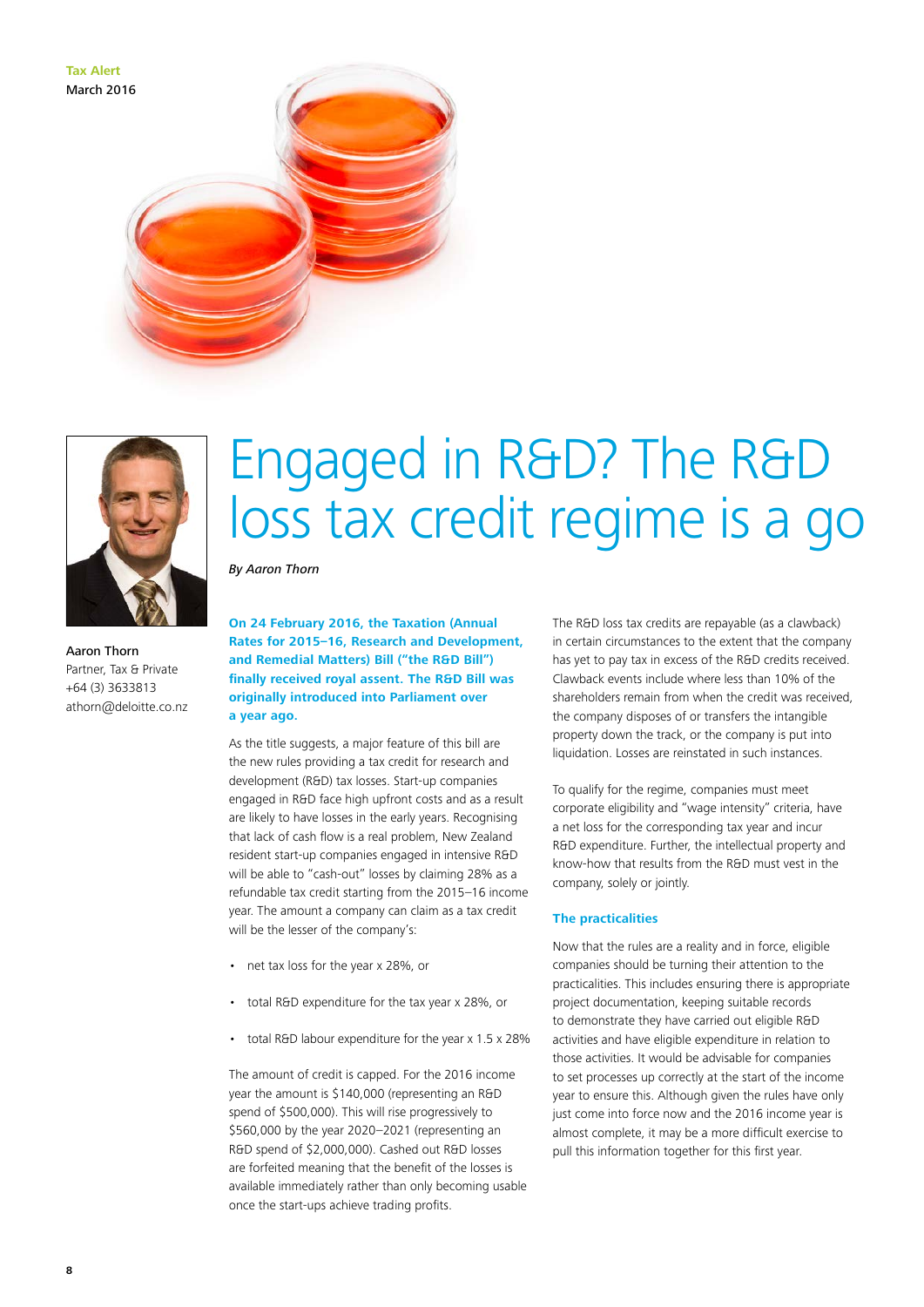Now that the rules are a reality and in force, eligible companies should be turning their attention to the practicalities

> Inland Revenue will be using the Ministry of Business, Innovation and Employment (MBIE) Investment Management System (IMS) client portal for the R&D loss tax credit application process. To apply for the R&D loss tax credit taxpayer will first need to check they meet eligibility criteria and then register for IMS access to complete the application. If the taxpayer's registration satisfies the regime's requirements, they will receive an email with access to their IMS account.

> Once registered, taxpayers claiming the tax credit are required (in addition to their normal income tax return) to file two other forms: a R&D activity statement and a R&D supplementary form. Both forms will be completed electronically within the MBIE's IMS.

If you would like to discuss how this new regime could benefit your business please don't hesitate to contact the author or your usual Deloitte advisor.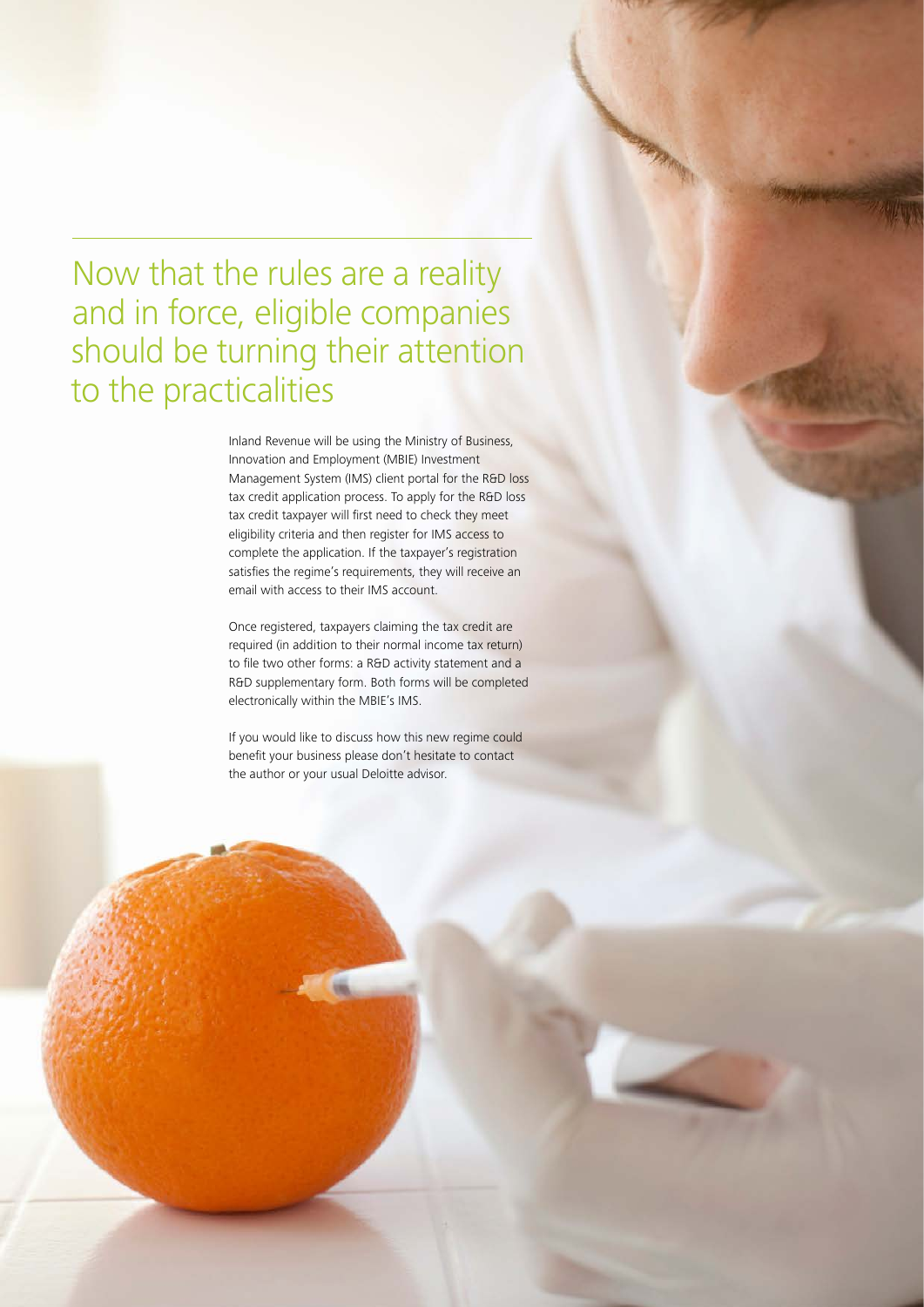

What information should you file with your tax return?

*By Iain Bradley*

Iain Bradley Partner, Tax & Private +64 (9) 3030905 ibradley@deloitte.co.nz

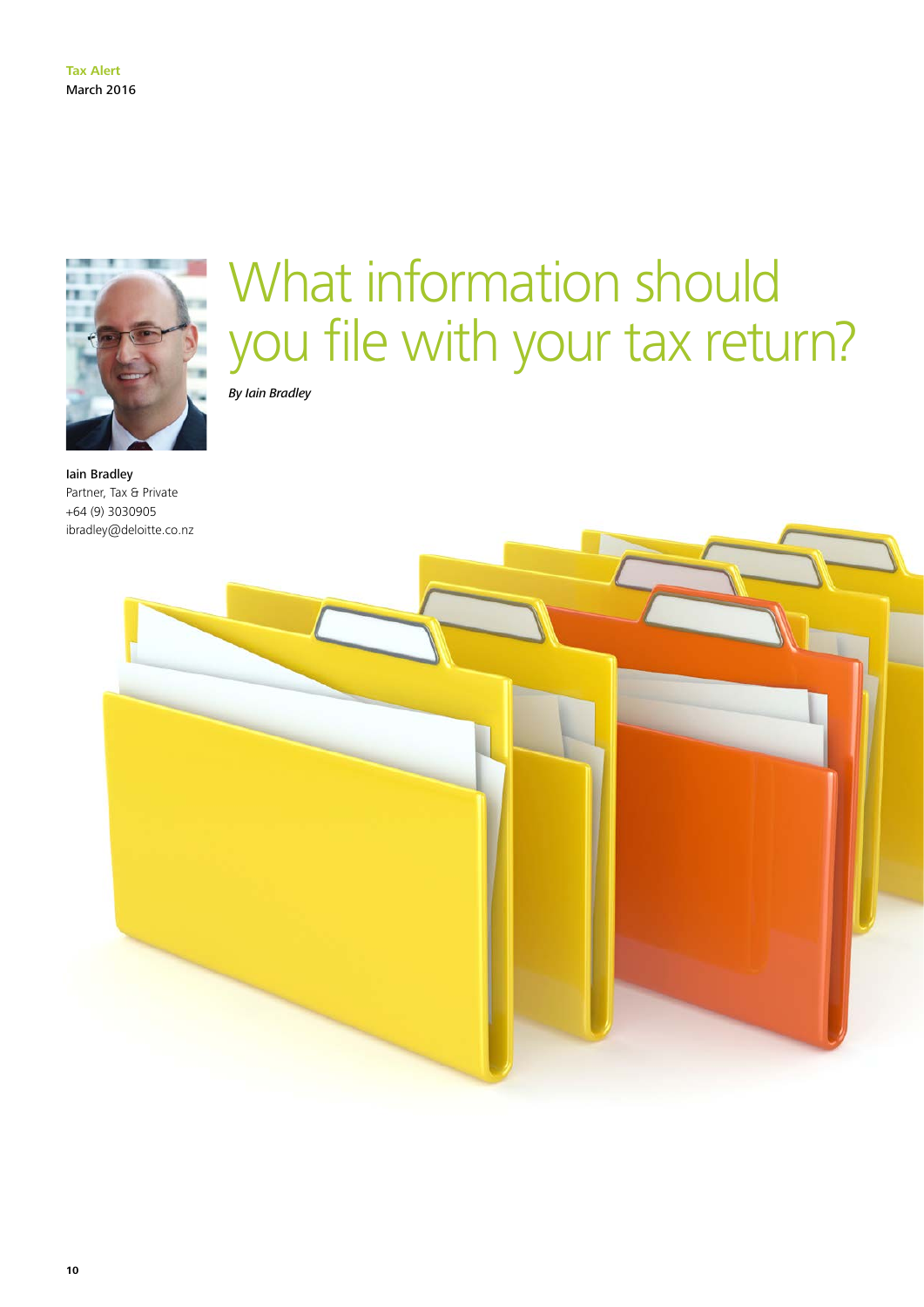#### **When filing a tax return disclosing business income, taxpayers have the option of providing a full set of financial statements or completing Inland Revenue's financial statement summary form, known as the [IR 10](http://www.ird.govt.nz/resources/d/f/dfcf5936-0572-4f47-b5f7-066d4ee65b78/ir10-2015.pdf).**

It is Inland Revenue's preference for most taxpayers to provide financial information using the IR 10 form. Significant and large enterprises are an exception to this rule as Inland Revenue requires large taxpayers to provide a package of information, including financial statements, which are part of Inland Revenue's risk assessment process.

The Inland Revenue's preference for other taxpayers to use the IR 10 arises because receiving information via an IR 10 significantly reduces Inland Revenue's administrative costs in processing the data. Inland Revenue also suggest that completing the IR 10 saves businesses in compliance costs because it saves 45,000 additional businesses from having to complete Statistics New Zealand surveys. That may be so, but given the prescribed nature of the IR 10, there has been a longstanding concern amongst many tax advisors as to whether taxpayers have the same time bar (or "statute bar") protection provided by section 108 of the Tax Administration Act 1994 ("the time bar") when only the prescribed information is provided instead of a full set of financial statements.

Essentially, the time bar forces Inland Revenue to conduct and close out investigations on a timely basis

> To address this concern, Inland Revenue has released a **[draft operational statement](http://nzwired/tax_and_private/Documents/2016 Weekly Tax Highlights/05 IR 10 Operational Statement - ED0184.pdf?Web=1)**, *Filing an IR 10 and section 108 of the Tax Administration Act 1994*. This draft operational statement sets out how Inland Revenue will apply the time bar to IR 10s.

#### **Background**

The time bar prevents Inland Revenue from amending an assessment to increase the amount of tax payable if four years have passed since the end of the tax year in which the taxpayer provides its tax return. The time bar operates to draw a line in the sand by providing certainty and closure for taxpayers as, after the expiry of the time bar period, the return cannot be reopened and the assessment increased. Essentially, the time bar forces Inland Revenue to conduct and close out investigations on a timely basis. However, the time bar will **not** apply where the tax return provided is fraudulent, wilfully misleading or "does not mention income which is of a particular nature or was derived from a particular source, and in respect of which a tax return is required to be provided". The disclosure of income to Inland Revenue is therefore critically important to ensure time bar protection.

Historically, the early form of the IR 10 contained a random bunch of numbers which didn't necessarily reconcile to the financial statements and was actually quite cumbersome to complete. With the added concern that taxpayers were potentially not making adequate mention of all types and sources of income when completing the IR 10, many tax advisors advised clients to submit full financial statements as a protection.

As a general rule, the financial information given to Inland Revenue should amount to the "disclosure" of income where there is sufficient factual information relating to the item to draw Inland Revenue's attention to the possibility that the item may be assessable income. That is, it is not necessary for the taxpayer to treat the item as income; but merely that the item has been mentioned in the tax return, financial statements, IR 10 or drawn to Inland Revenue's attention in some way (such as submitting a IR 282 statement to support a tax interpretation taken).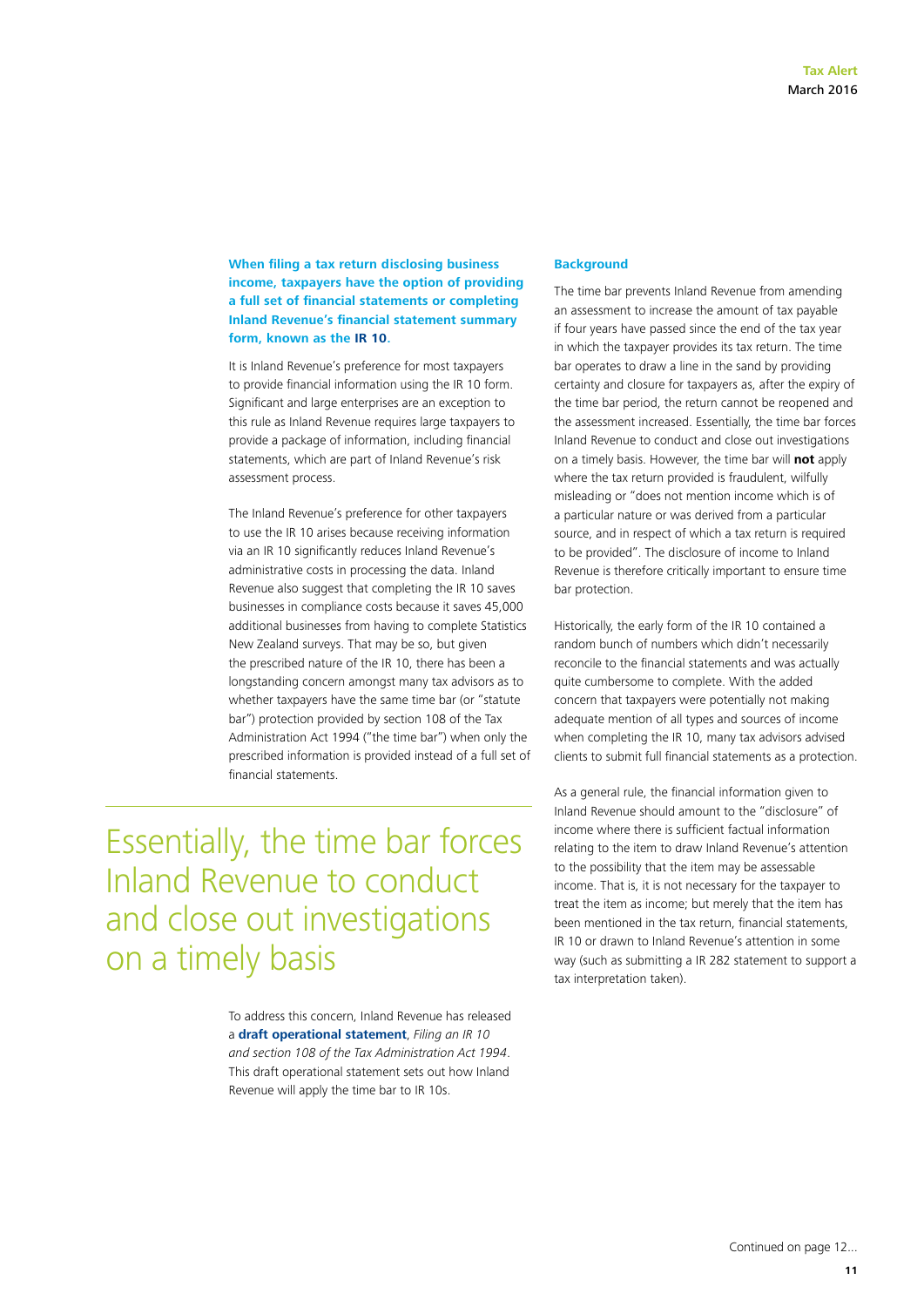#### **IR 10s and the draft operational statement**

Importantly, the IR 10 form was redesigned in 2012. The changes gave taxpayers a greater ability to disclose income, gains and receipts that may or may not be necessarily classed as taxable income. Where taxpayers complete an IR 10, they are now specifically asked to mention (at box 53) all untaxed realised gains and receipts. The changes to the IR 10 also limit the potential discrepancies between amounts recorded on the IR 10 and what would be contained in a taxpayer's financial statements.

Inland Revenue has now released draft guidance regarding when the time bar will apply to taxpayers in certain scenarios:

- Where the IR 10 is completed and discloses the income, gain or receipt, the time bar will apply; and
- Where the IR 10 is fully completed and consistent with the financial statements but it does not disclose the income, gain or receipt due to limitations with the IR 10 form, the approach will be:

### The IR 10 form was redesigned in 2012



- » If the financial statements disclose the income, gain or receipt (regardless of whether the financial statements have been provided to Inland Revenue at the time of filing the return), the time bar will apply; and
- » If neither the IR 10 nor the financial statements disclose the income, gain or receipt, the time bar will not apply (when supported by a senior Inland Revenue manager).

#### **The need to prepare financial statements that meet minimum requirements**

With recent changes to financial reporting rules, many companies are no longer required to prepare financial statements that comply with generally accepted accounting practice ("GAAP"). However companies that do not prepare GAAP financial statements will be required to prepare financial statements in accordance with Inland Revenue's **[minimum requirements](http://www.ird.govt.nz/business-income-tax/filing-returns/financial-reports.html)**. Furthermore, subsidiaries of New Zealand companies that prepare consolidated financial statements in accordance with GAAP are now also expected to prepare their own financial statements and will need to apply the new minimum financial reporting requirements to each subsidiary individually. The key point to note is that companies do not need to attach and file these minimum requirement financial statements with the income tax return, but they do at least need to prepare them and have them on hand in the event of an Inland Revenue information request or audit. If a company chooses not to attach and file these financial statements with the tax return, they should then prepare an IR 10 and file this instead.

#### **To complete the IR10 or not, that is the question?**

While Inland Revenue states that completing the IR 10 may save a business from completing statistics surveys, there still is a compliance cost of having your accountant complete the summary in addition to preparing financial statements. We'd say it is therefore, at best, neutral on the compliance cost issue.

If the IR 10 is completed, there is now a box for taxpayers to disclose all receipts which may not be taxable income. Some taxpayers may feel they are perhaps asking for audit attention if they complete the IR 10 including what they have self-assessed to be a non-taxable amount in box 53.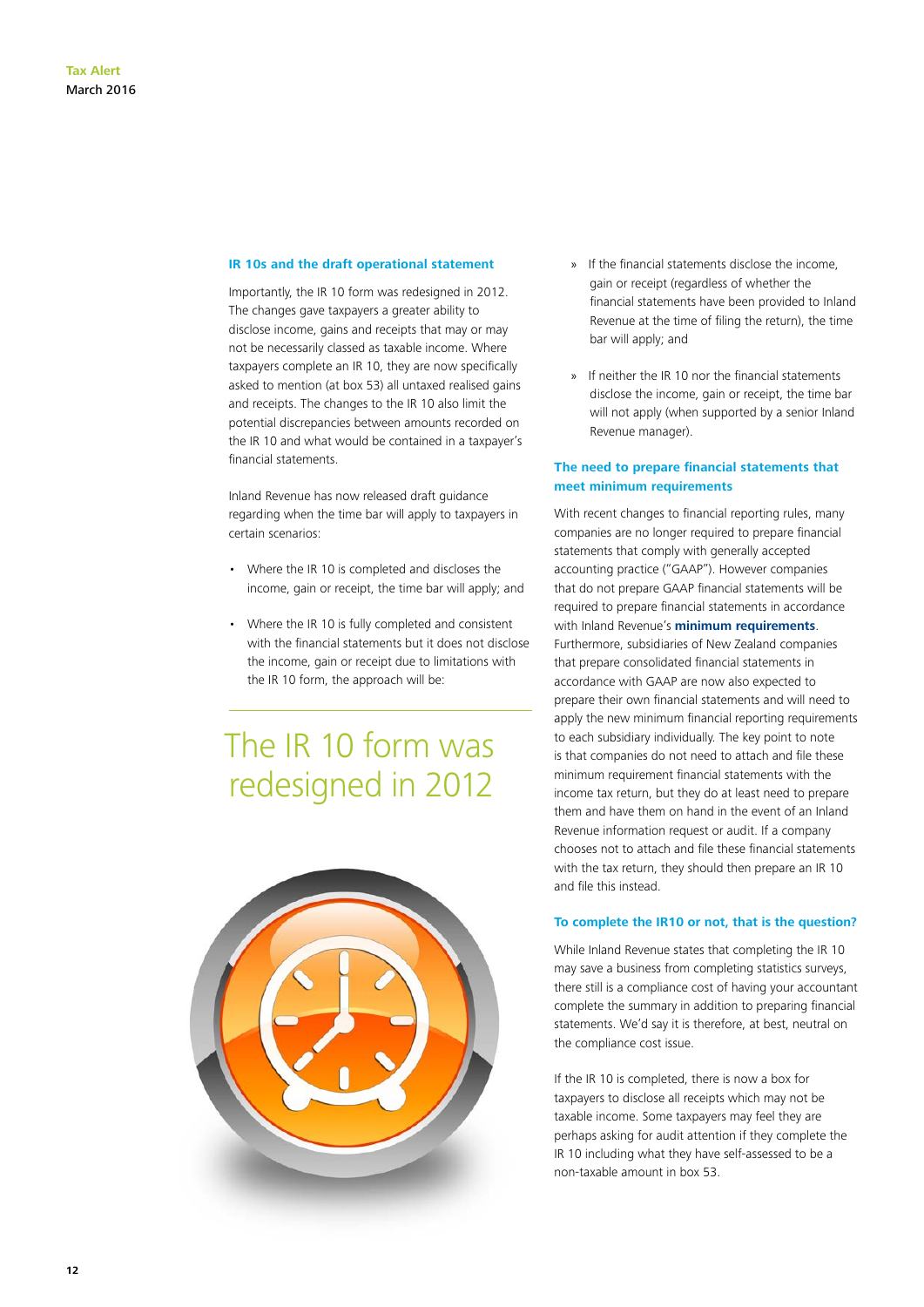### It is a timely reminder for taxpayers and their advisors to reflect on what information taxpayers are providing

The key takeaway point is that taxpayers and their advisors must carefully consider how income, gains and receipts are disclosed in the underlying financial statements and IR 10 where one is prepared. If the IR 10 is used, it should be fully completed and fully consistent with the underlying financial statements.

The risk arises where a taxpayer self-assesses that a particular receipt is not taxable and does not include or mention it in the financial statements or IR 10. If Inland Revenue were to successfully challenge that the amount received was income, then the time bar rule would not apply to that tax return.

While the statement is in draft, it is a timely reminder for taxpayers and their advisors to reflect on what information taxpayers are providing with tax returns.

The deadline for comments is 24 March 2016. For further information, please don't hesitate to contact your usual Deloitte advisor.

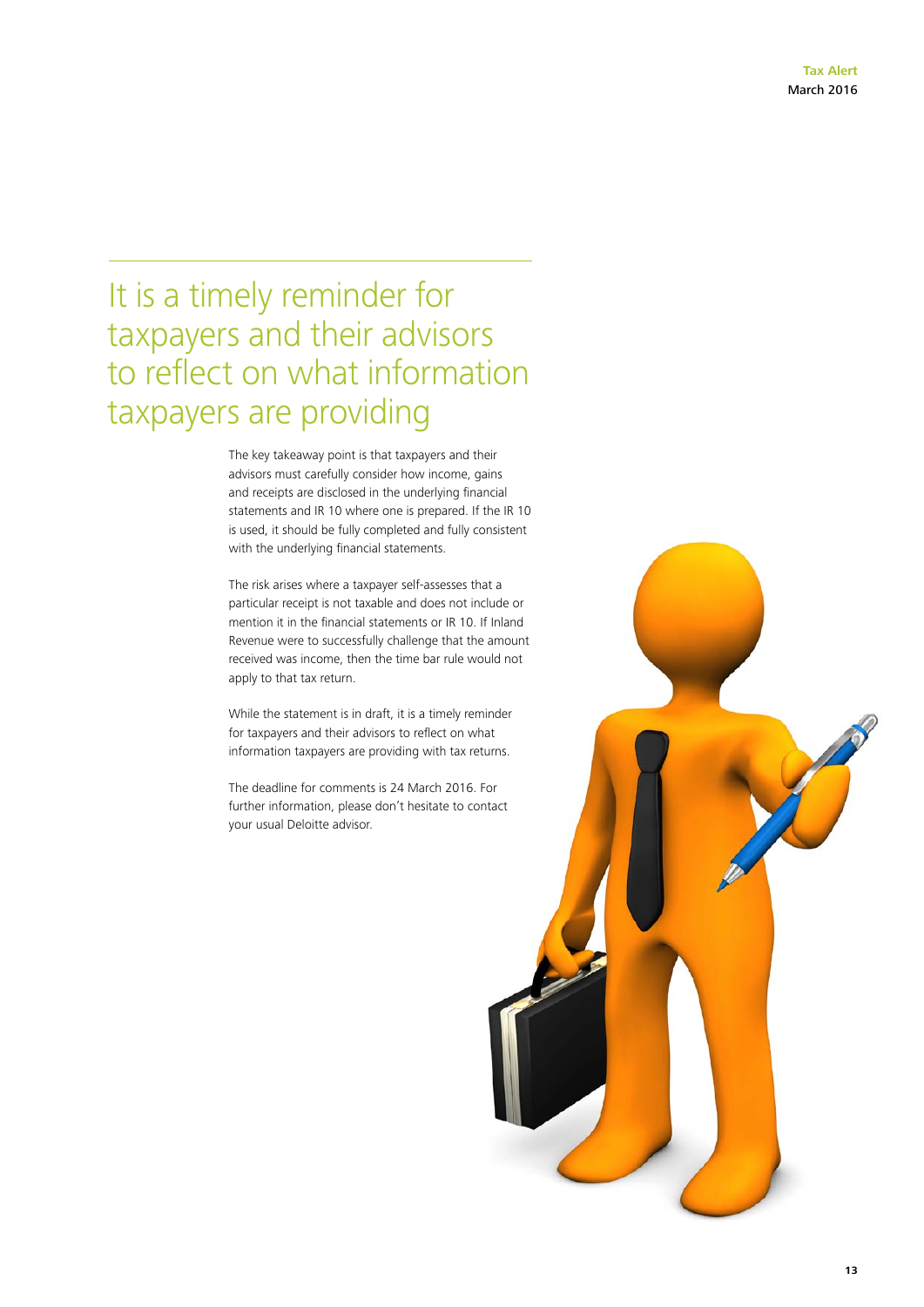

Brad Bowman Senior Consultant, Tax & Private +64 (9) 303 0885 bbowman@deloitte.co.nz



John Lohrentz Consultant +64 (3) 303 0736 jlohrentz@deloitte.co.nz

# Comical Australian employee deduction case highlights New Zealand's pragmatic rule

*By Brad Bowman and John Lohrentz*

**New Zealand's Income Tax Act 2007 provides for an employment limitation, which denies a deduction for expenses incurred in deriving employment income. This means salary and wage earners are generally prevented from claiming deductions for expenditure incurred in deriving their salary and wages (i.e. employment income).**

In contrast, Australia's tax rules do not have an equivalent employment expense limitation rule and the recent, highly amusing, Australian case of **[Ogden v](http://www.austlii.edu.au/au/cases/cth/AATA/2016/32.html)  [Commissioner of Taxation](http://www.austlii.edu.au/au/cases/cth/AATA/2016/32.html)** highlights the issues that can arise as a result and a stark difference between New Zealand and Australia's tax rules.

#### **The Ogden case**

Mr Ogden was employed by IBM as a professional sales commission agent. He was paid a base salary which was supplemented by sales commissions and incentives. Largely working from home, he would spend much of his time travelling to clients. If he had to go into IBM's premises to work, he would make do with a hot desking arrangement. Over a period of two years Mr Ogden claimed a wide range of work-related and home office expenditure as deductible, including:

• Secretarial services of AU\$5,388 provided by Mr Ogden's seven year old son. The Court held that these services amounted to no more than his son running up the stairs when the phone was ringing;

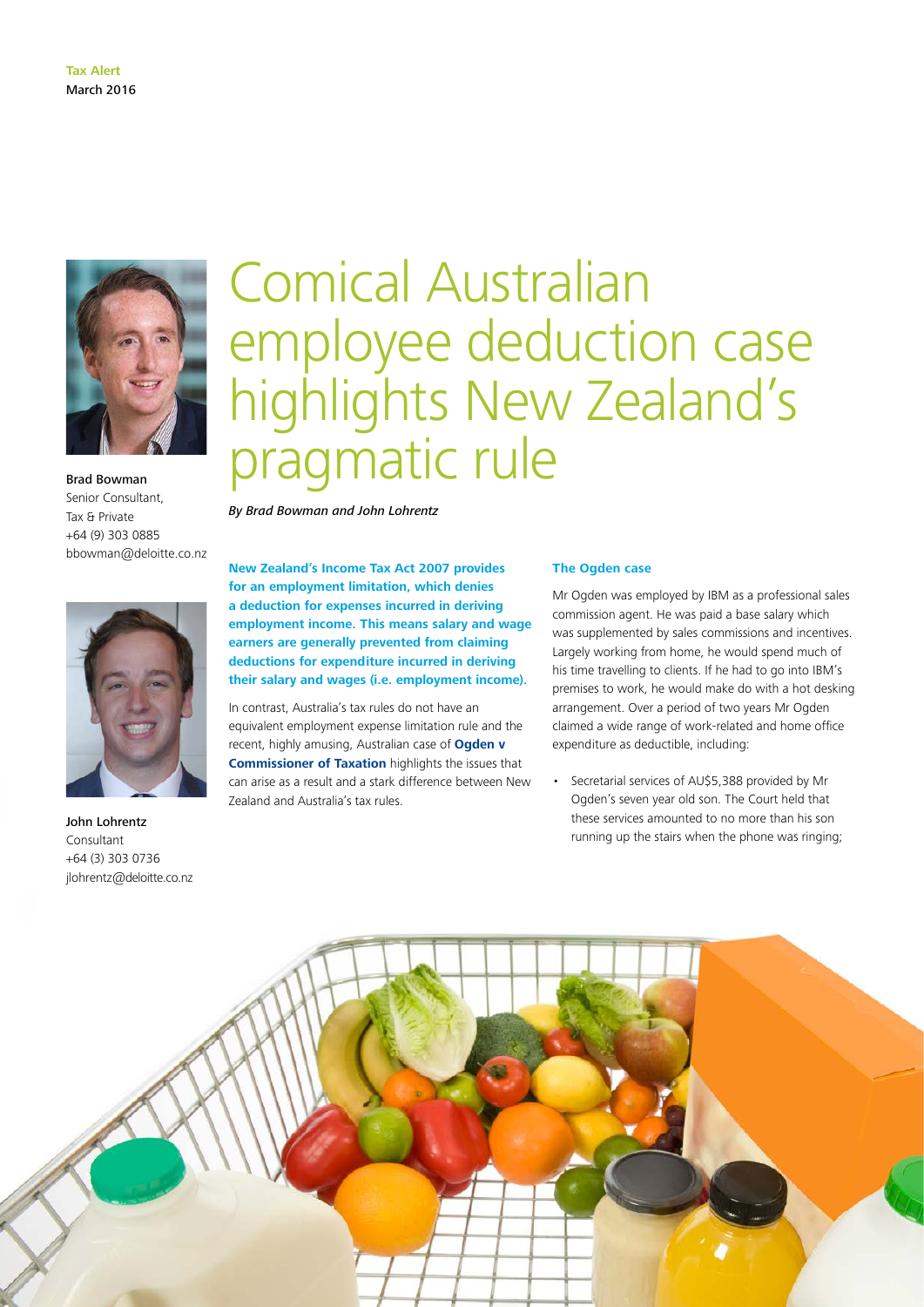

- Costs for overtime meals which included popping down to the local St George leagues Club which it turned out was a five-minute drive from his home; food acquired at a BP service station on the way to a family vacation to the snow which Mr Ogden felt justified in claiming because he had worked over 10 hours that day;
- Rubber soled shoes to prevent static electricity from destroying his laptop;
- Stationery, including a "Dora the Explorer" pencil case, heart and star shaped stickers, crayons and art brushes;
- AU\$1,000 of batteries for his small office calculator;
- The family groceries acquired on the day his tax agent visited (which were claimed as a cost of preparing the tax return); and
- Claims for sunscreen and sunglasses because he was in the sun for six hours a day when travelling in his car on business.

The dialogue is very entertaining as the Court explores Mr Odgen's reasons for claiming the expenditure. However, the Administrative Appeals Tribunal of Australia ("AATA"), unsurprisingly upheld the Commissioner's denial of these deductions claimed by Mr Ogden as they were "private expenditure, pure and simple". The AATA also referred back to the Commissioner, the issue of whether a shortfall penalty should be assessed on the basis that Mr Ogden failed to take reasonable care when complying with tax law.



New Zealand phased out the ability to claim tax deductions relating to employment income in the mid 1990s

Continued on page 16...